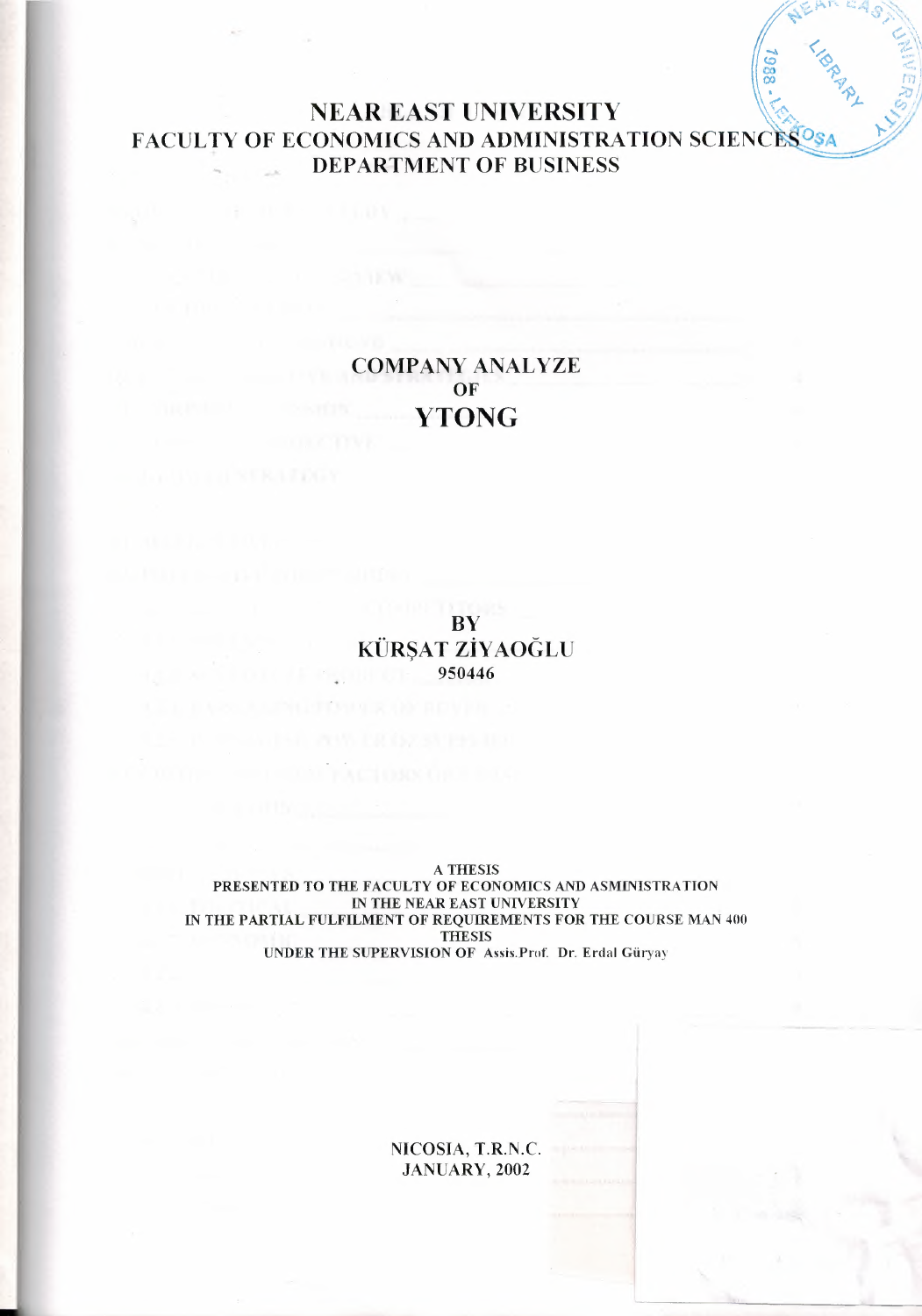# TABLE OF CONTENTS



| <b>INTRODUCTION</b>                                                                                                                                                                                                                  |    |
|--------------------------------------------------------------------------------------------------------------------------------------------------------------------------------------------------------------------------------------|----|
| 1.1 OBJECTIVE OF THE STUDY <b>CONSUMERS</b> 2.1 OBJECTIVE OF THE STUDY                                                                                                                                                               | 1  |
|                                                                                                                                                                                                                                      | 1  |
|                                                                                                                                                                                                                                      | 1  |
| 1.2.2. OBSERVATION <b>MARKET AND RESIDENT ASSESS</b>                                                                                                                                                                                 | 2  |
|                                                                                                                                                                                                                                      | 3  |
|                                                                                                                                                                                                                                      | 4  |
| 3.1. CORPORATE MISSION <b>Example 2016</b> 21 AM                                                                                                                                                                                     | 4  |
| 3.2. CORPORATE OBJECTIVE <b>MARKET AND RESIDENT ASSESS</b>                                                                                                                                                                           | 4  |
| 3.3. GROWTH STRATEGY <b>And According to the STRATEGY</b>                                                                                                                                                                            |    |
|                                                                                                                                                                                                                                      | 5  |
|                                                                                                                                                                                                                                      | 5  |
|                                                                                                                                                                                                                                      | 6  |
|                                                                                                                                                                                                                                      | 6  |
| 4.2.2. POTENTIAL ENTRY <b>CONSERVANCE OF A SET AND THE SET OF A SET AND THE SET AND THE SET AND THE SET AND THE SET AND THE SET AND SET AND SET AND SET AND SET AND SET AND SET AND SET AND SET AND SET AND SET AND SET AND SET </b> | 6  |
|                                                                                                                                                                                                                                      | 7  |
|                                                                                                                                                                                                                                      | 7  |
|                                                                                                                                                                                                                                      |    |
|                                                                                                                                                                                                                                      |    |
|                                                                                                                                                                                                                                      |    |
|                                                                                                                                                                                                                                      | 8  |
|                                                                                                                                                                                                                                      | 8  |
| 4.4.1. POLITICAL <b>MARIE AND ACCORDING TO A REPORT OF A REAL POLITICAL</b>                                                                                                                                                          | 8  |
| 4.4.2. ECONOMIC <b>Manual Communication</b> Contract Contract Contract Contract Contract Contract Contract Contract Contract Contract Contract Contract Contract Contract Contract Contract Contract Contract Contract Contract Con  | 8  |
|                                                                                                                                                                                                                                      | 9  |
|                                                                                                                                                                                                                                      | 9  |
|                                                                                                                                                                                                                                      | 9  |
|                                                                                                                                                                                                                                      | 10 |
|                                                                                                                                                                                                                                      | 10 |
|                                                                                                                                                                                                                                      | 10 |
|                                                                                                                                                                                                                                      | 10 |
| 4.6.4. THREATS                                                                                                                                                                                                                       | 10 |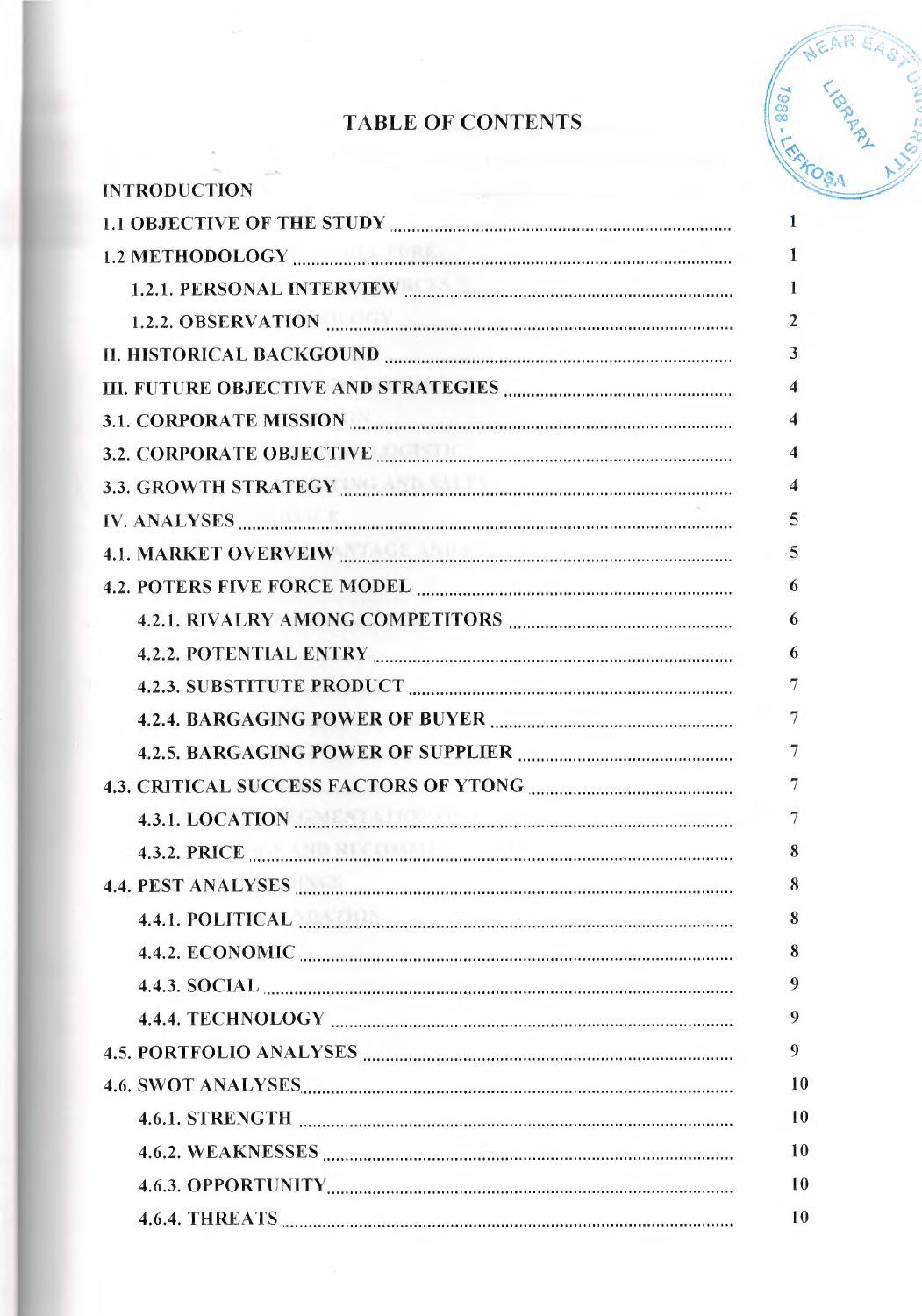|                                                                         | 11 |
|-------------------------------------------------------------------------|----|
| 4.8. KEY ISSUES TO BE ADDRESS <b>MALLERY ASSESS CONSERVERS EXECUTE:</b> | 11 |
|                                                                         | 11 |
|                                                                         | 11 |
|                                                                         | 11 |
|                                                                         | 12 |
|                                                                         | 12 |
|                                                                         | 12 |
|                                                                         | 12 |
|                                                                         | 12 |
|                                                                         | 12 |
|                                                                         | 12 |
|                                                                         | 13 |
|                                                                         |    |
|                                                                         | 13 |
|                                                                         |    |
| il chan that a Hadal himle um                                           | 13 |
|                                                                         | 13 |
|                                                                         | 13 |
|                                                                         | 14 |
|                                                                         | 14 |
|                                                                         | 14 |
| 4.13. MARKETING SEGMENTATION OF YTONG                                   | 15 |
|                                                                         | 16 |
|                                                                         | 16 |
|                                                                         | 16 |

 $\mathcal{R}^{\mu}$  , and  $\mathcal{R}^{\mu}$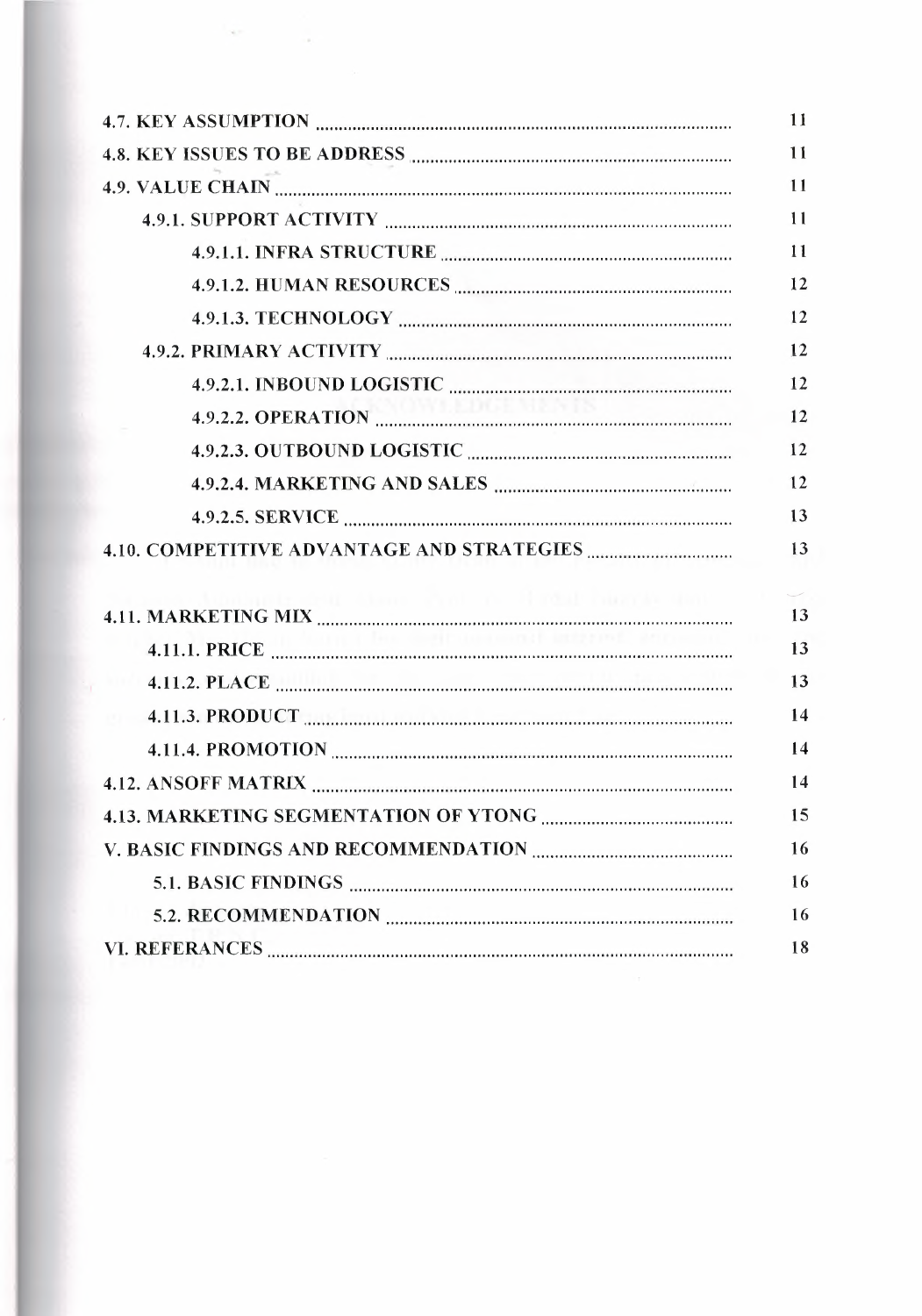# ACKNOWLEDGEMENTS

I would like to thank to my Dean of the Faculty of Economics and Business Administration Assist. Prof. Dr. Erdal Güryay and my Course teacher Mr. Hasan Sarıca for their personal interest, encouragement end specially understanding he has given me in the preparation of my graduation thesis during hard working hours that I had.

Kürşad Ziyaoğlu Nicosia, T.R.N.C. 14/01/2002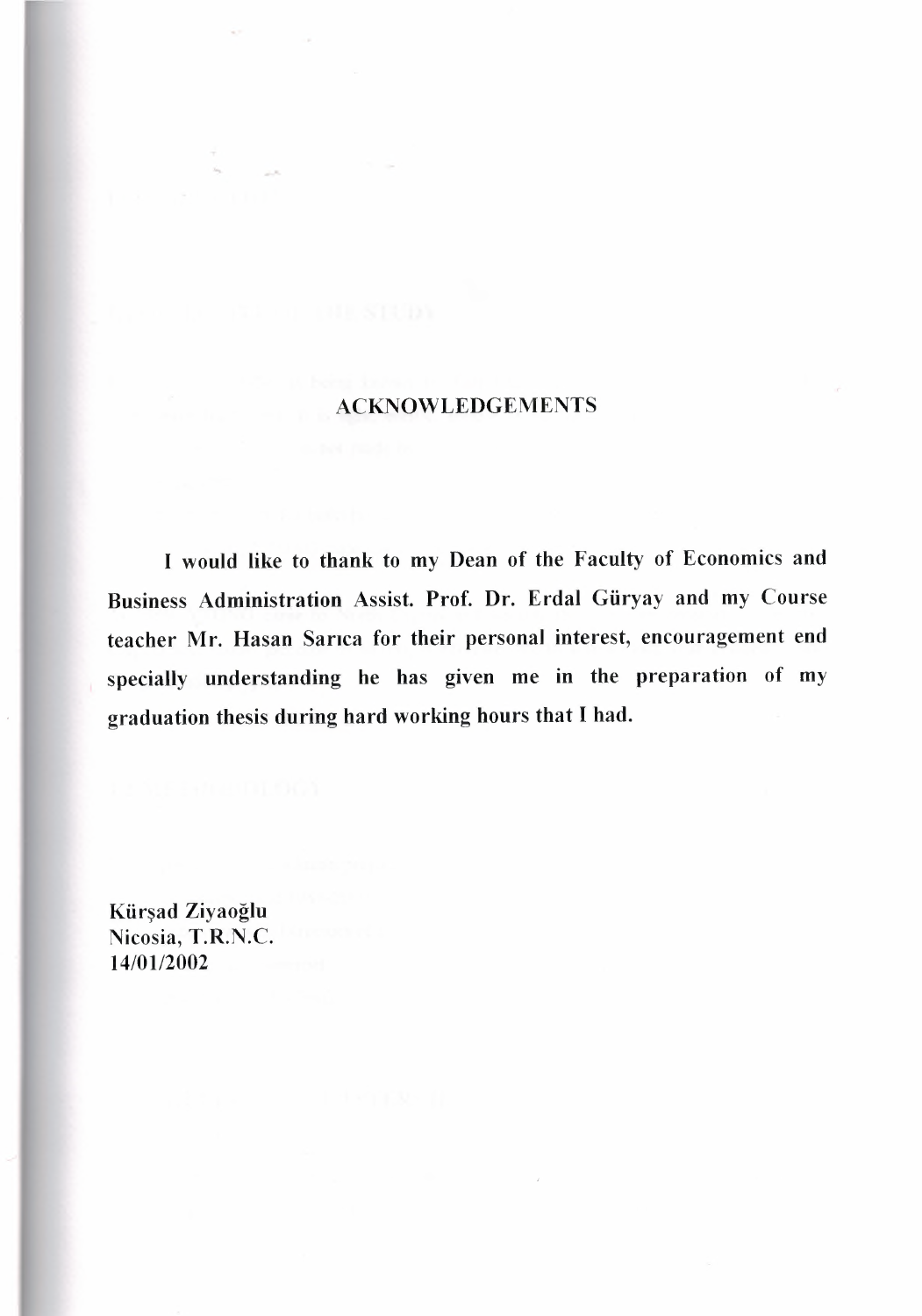# **INTRODUCTION**

### I.**I.OBJECTIVE OF THE STUDY**

In literature, YTONG is being known as "Gas Concrete" that has inside becouse of 151 holes, have hugh heet. It is light, elastic, endure at earthquake or fire, high technological constrancion material. It is not made by soil, it is made by mixing of kuvarsit or sand, water, lime and cement

Because of safety use for build houses or apartments, turistic places, industrial buildings, floor and roof covering, YTONG materials and employees are simply the best

At 1989, YTONG came to North Cyprus and became the one with comfort , safety and keeping heet inside. Because of all this, It interested me to search more, than decided to take as a graduation project.

### **1.2.METHODOLOGY**

While preparing my graduatin project, I took the information from;

- Sales reports at 1989-2000
- Interview with Directors of the Company
- Web-page at Internet
- Brochures of YTONG

# **1.2.1.PERSONAL INTERVIEW**

The dircetors of TRNC are Ozdil Nami and Tamer Nami. <sup>1</sup> made the interview with the owner of the company Erdil Nami and take most of the information about YTONG

 $\mathbf{1}$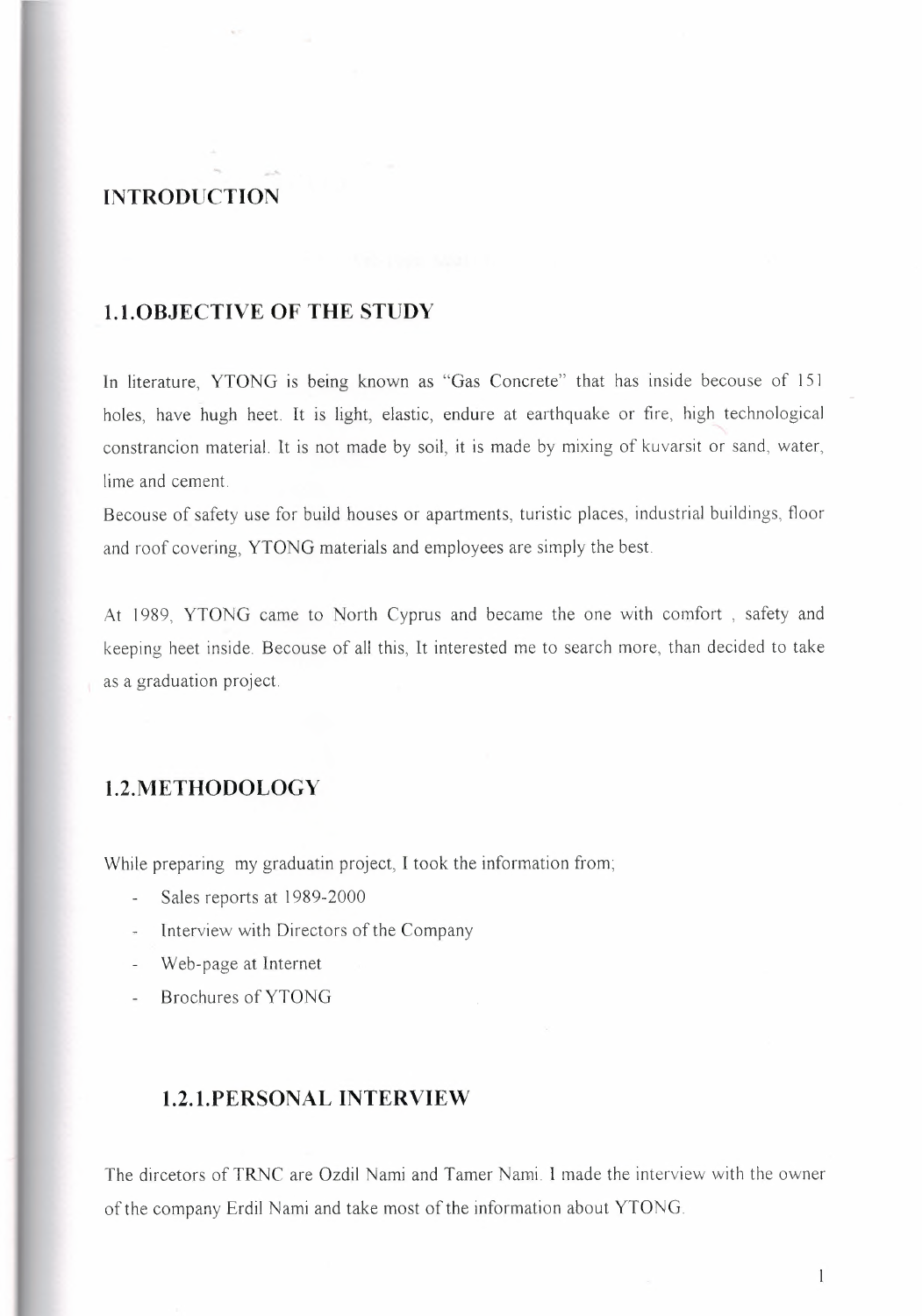# **1.2.2.0BSERV ATION**

The information taken from the Web-page, sales offices and YTONG head office at Nicosia.

 $\sim$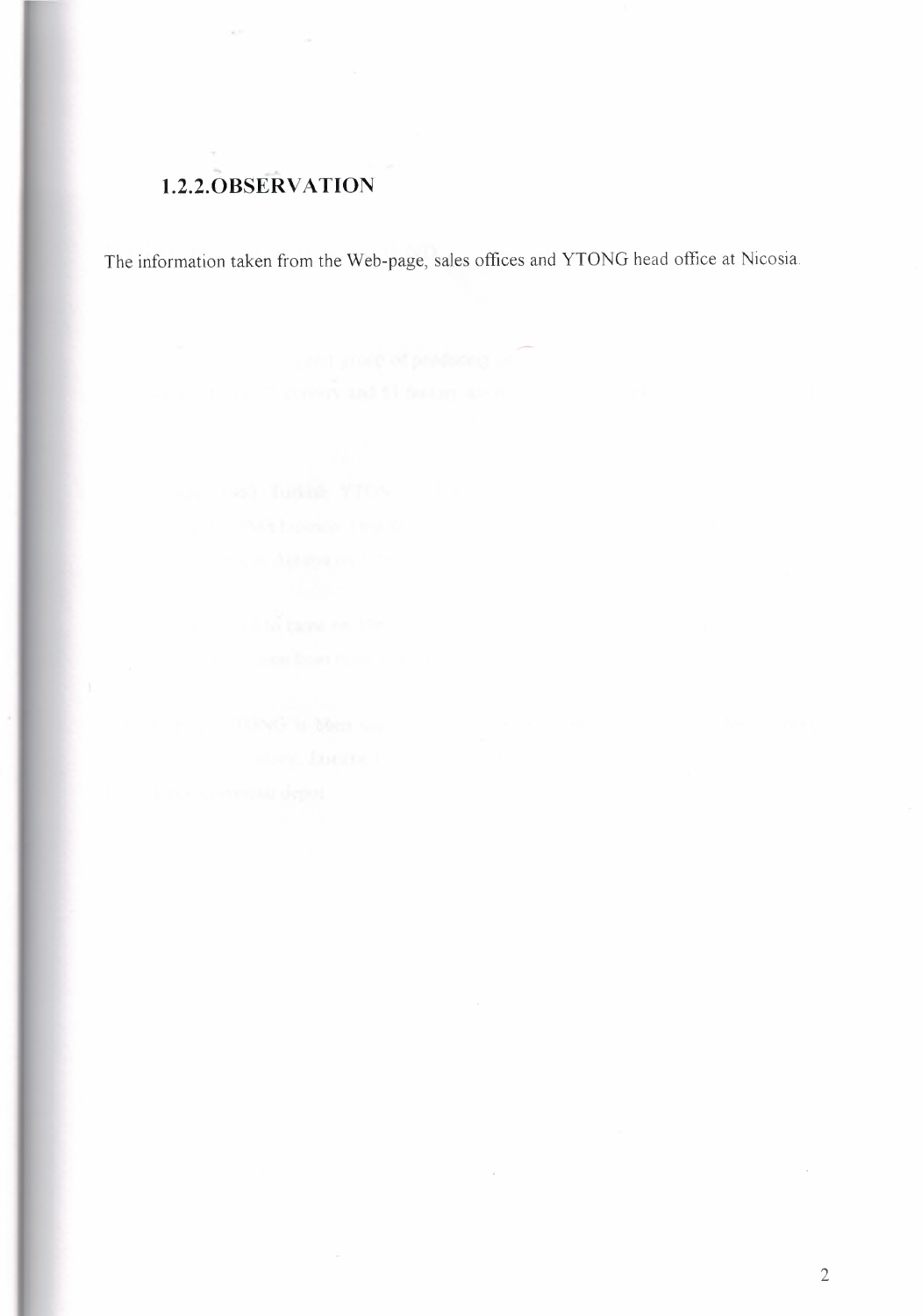# **II.HISTORICAL BACKGROUND**

11 年11 戌 三

YTONG is one of the biggest group of producing and sale Gas Concrete. They are the leader at world and today 27 country and 51 factory are producing and marketing approximately 10 million M<sub>3</sub> YTONG.

At 4th Nov, 1963 Turkish YTONG Industry Company enter the market with German International YTONG Licence. First factory open at Pendik on 1966, then on 1993 at Gebze, on 1997 at Trakya, at Antalya on 1998 and last June 1998 at Gaziantep.

At TRNC, it started to came on 1989 from Pendik. When they open the factory at Antalya on 1998, it started to came from there and still it does.

Till 13 years, YTONG is bben used for several buildings here, likje Eastern Mediterenean University, Hotel Colony, Jasmine Court Casino, Hotel Shato Lambousa, Celebrity Hotel and Enver Emin Chemicals depot

3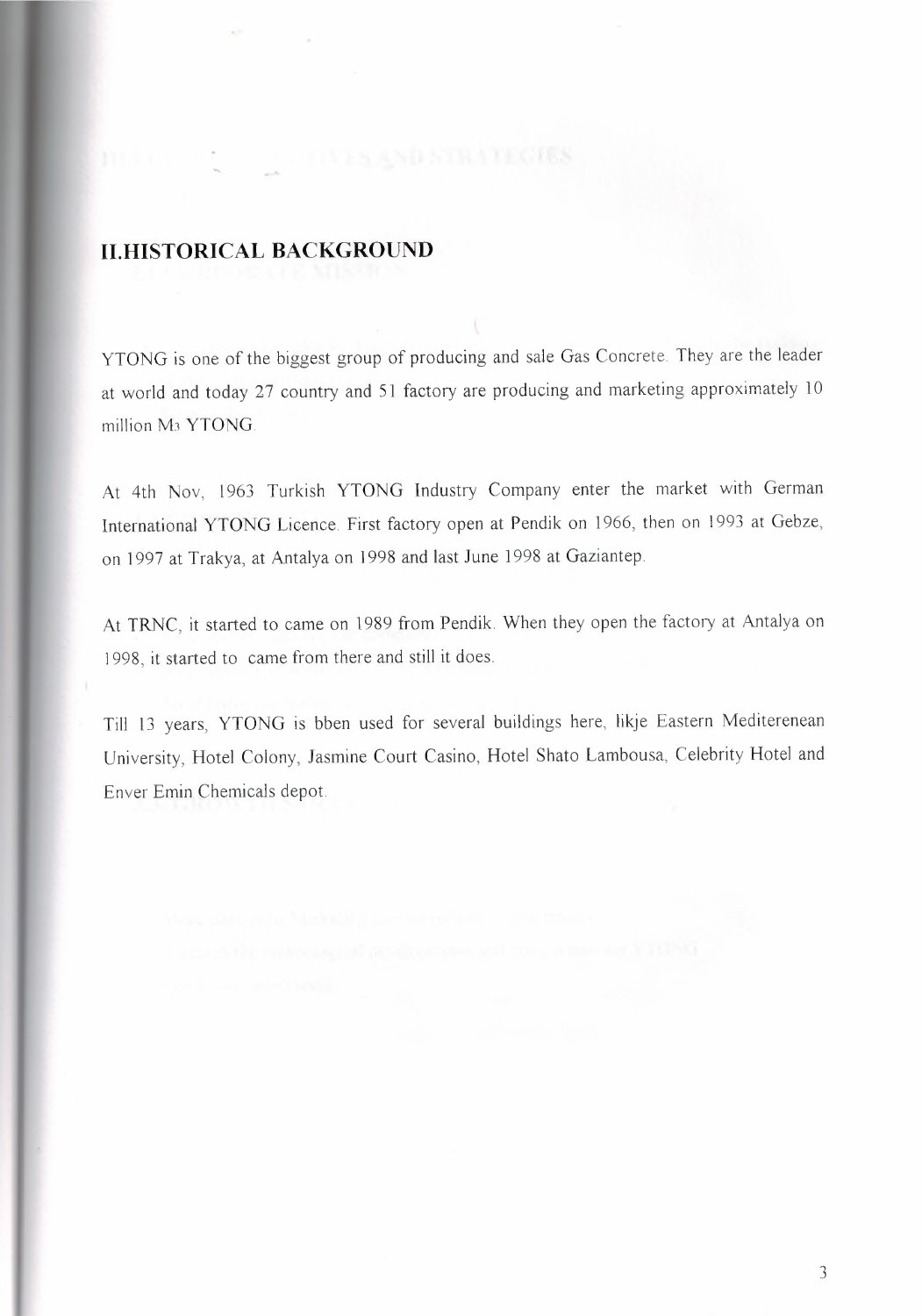# **III.FUTURE OBJECTIVES AND STRATEGIES** ....

# **3.1.CORPORA TE MISSION**

- To increase the sales by specialities of the product( Keeping heet inside the building,  $\overline{\phantom{a}}$ be strong for earthquakes/fire)
- To give the maximum customer satisfaction  $\overline{\phantom{a}}$

# **3.2.CORPORATE OBJECTIVE**

- To grow and improve our company
- By possibility of solving the Cyprus Problem, to distribute YTONG all over the island
- To improve our showroom at european standards

# 3.3. **GROWTH STRATEGY**

- More control to Marketing and Advertising Departments.
- To catch the technological developments and bring it into the YTONG L.
- Open new showrooms.  $\overline{a}$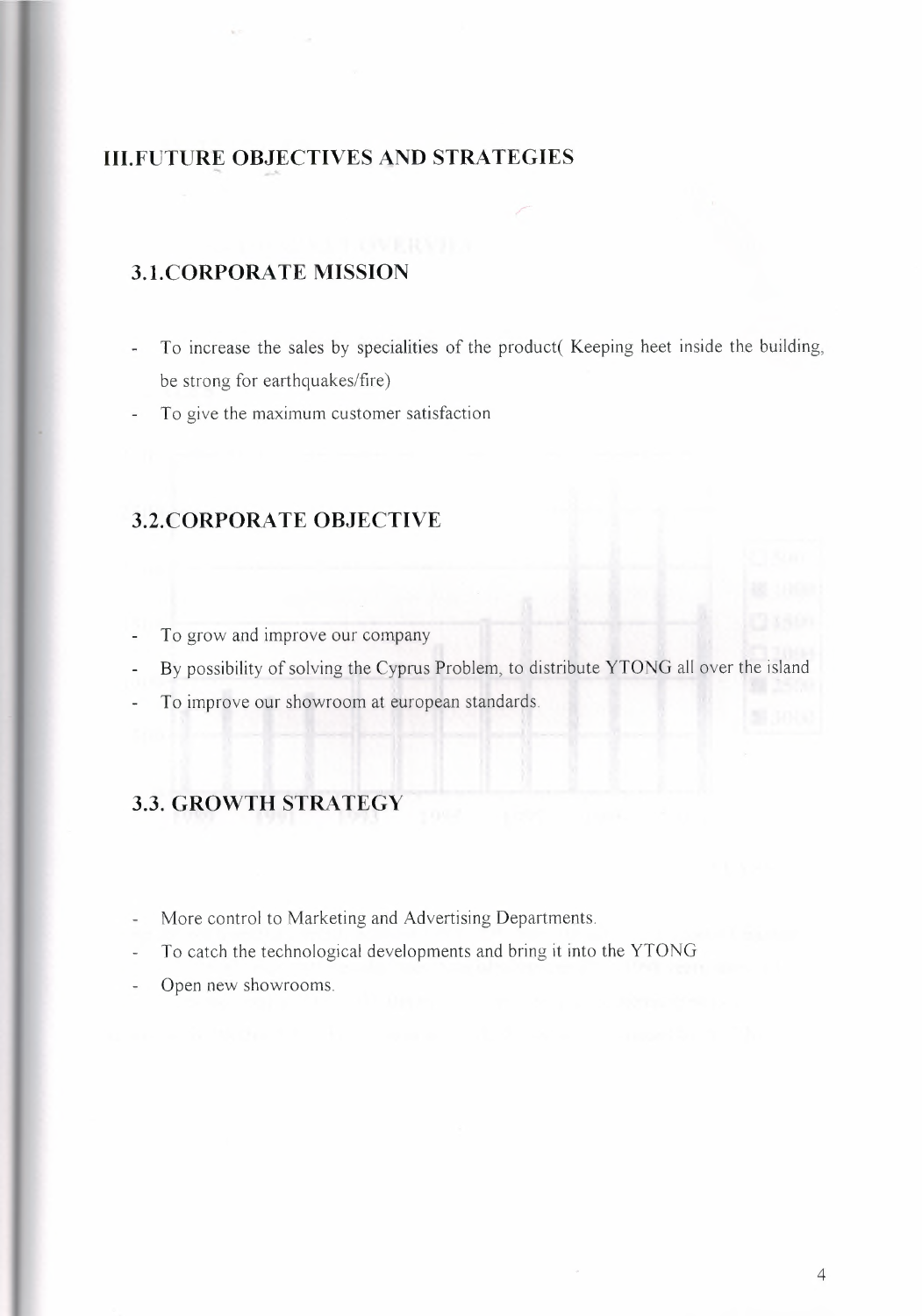IV.ANALYSES

•..

### 4.1.MARKET OVERVIEW

#### GRAPH !.MARKET OVERVIEW





As we can see from the graph 1, between 1989-1995 years, the sales were generally increased. Between 1995-97 years, still the sales rises. Specially between 1997-1998 years, they had perfect sales and continued till 2000. But in 2001, there were an economic erise in Turkey and automatically effected YTONG Company at TRNC. So the sales decreased by 1662 M3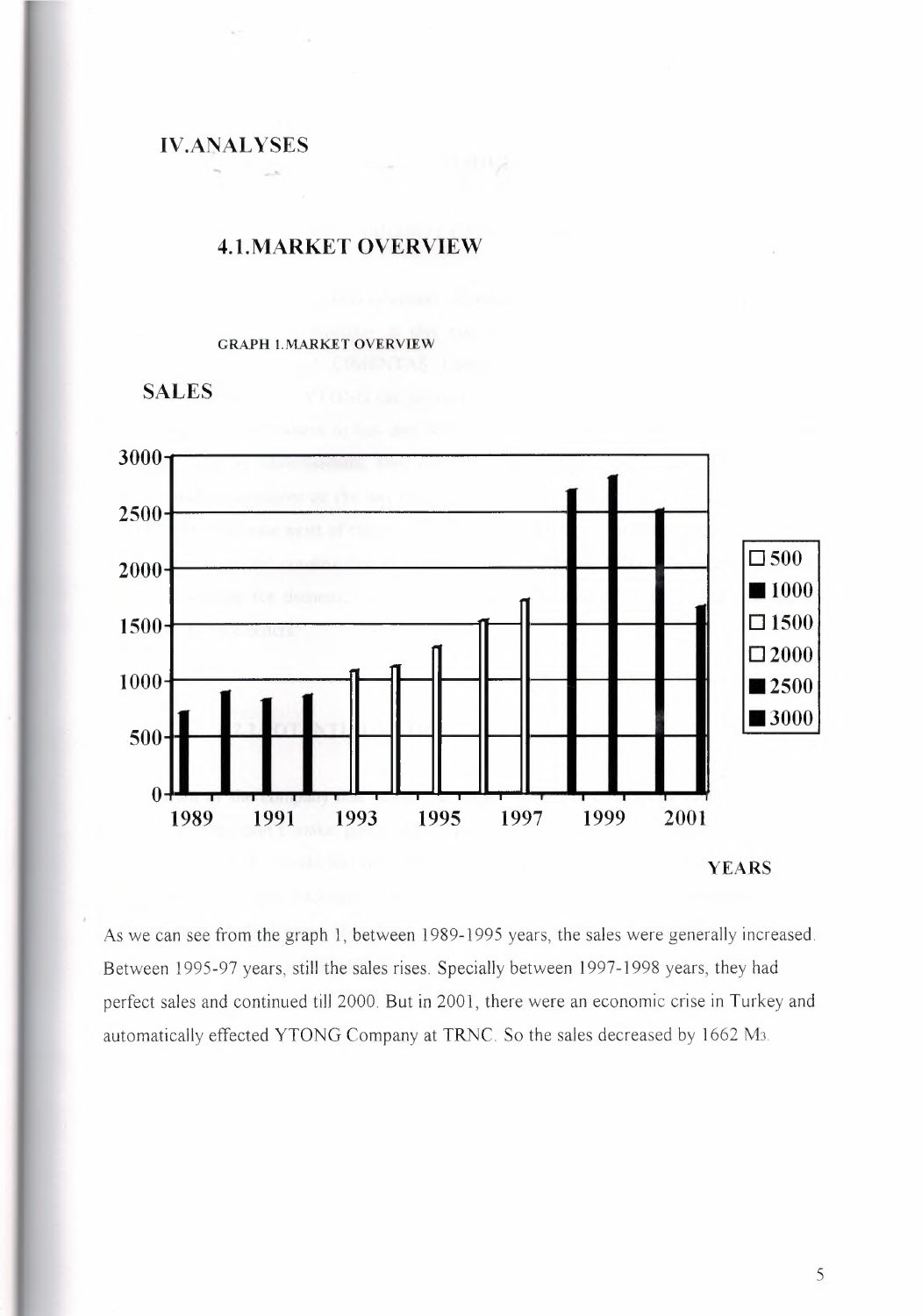# **4.2.POTERŞ FIVE FORCE MODEL**

### **4.2.1.RIVALRY AMONG COMPETITORS**

Rıvalry Among Competıng sellers ıs usually the most powerfull of the competıtıve forces . To become the powerfull competıtor ın thıs market, first YTONG should be aware of its competitors as NUH and CIMENTAS Comapanies, also YTONG should intensities competitive pressure by ; YTONG can improve their selling activities by promotions. Because people want to know where to buy and how to use So they can give advertisement. While increasing sales by advertisement, they can also open a showroom. And so they did. They start to build a showroom on the way of Lemar at Kyrenia The main sales department should be at Kyrenia. Because most of the tourists who they want to stay at Northern Cyprus, choose Kyrenia and domestic construction companies. And they know YTONG's quality. They can arrange a seminar for domestic companies in order to promote YTONG. *And* visit all the companies to take orders.

### **4.2.2.POTENTIAL ENTRY**

New entrant or the company that already at market should first be aware of their inventory Because as they don't make good sales, their inventory are not too much. They should decrease price of the goods and their prices are much higher than YTONG. Specially, while distribution stage, their packages damaged, because of bad packaging The main factory of YTONG is at Mediterranean area. But factor of NUH and factor of CIMENTAS companies are not. So they should arrange the transportation and it increases the cost. If a company wants to enter the market first, they should build up their factory at much closer area.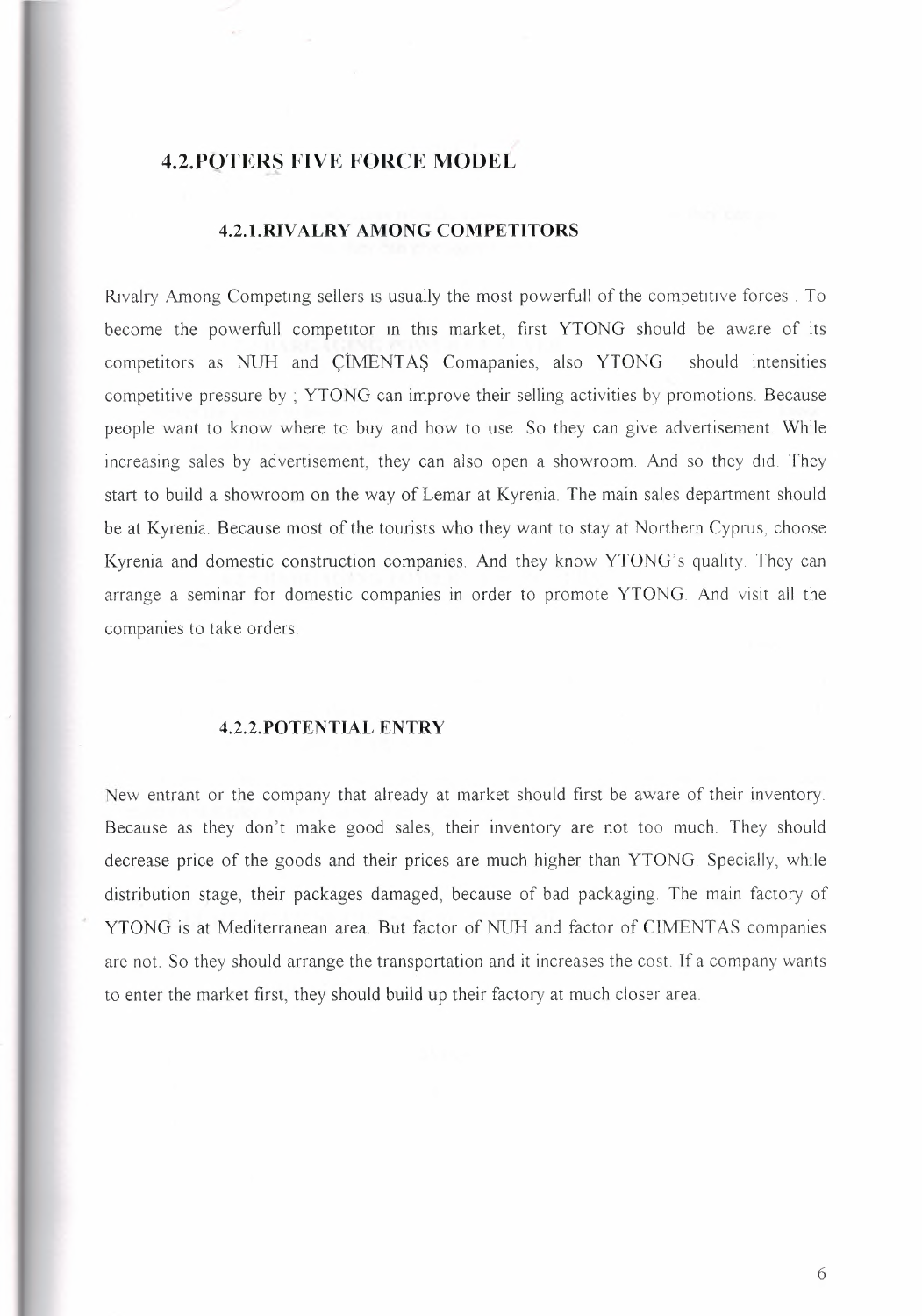### **4.2.3.SUBSTITUTE PRODUCT**

YTONG should hire more employees in order to open extra shops and also they can give their goods to other big shops. Also they can give agency to Kyrenia and Famagusta

### **4.2.4.BARGAGING POWER OF BUYER**

They deliver the goods to buyer at the time of they desire. Than they follow, if customer know How to do or not. Because customer satisfaction is more important then everything.

### **4.2.5.BARGAGING POWER OF SUPPLIERS**

Within coming <sup>3</sup> years, YTONG can decrease the costs of first year in order to increase their market share and customer satisfaction; also they can take the advantage for competition. For the second and third years, they can open new showroom at KYRENIA and FAMGUSTA Also, they can be in guaranty if TRNC Government will accept the Law of Isolation In <sup>3</sup> years, if the CYPRUS problem will nearly solve, new companies would enter the market and completion will take YTONG at the better place in TRNC.

### **4.3.CRITICAL SUCCESS FACTORS OF YTONG**

### **4.3.1.LOCATION**

The head office of YTONG is at GERMANY. As most of the European country does, *TURKEY* has produce and wade the sales of YTONG. In TRNC it is imported from TURKEY and located at Nicosia.

7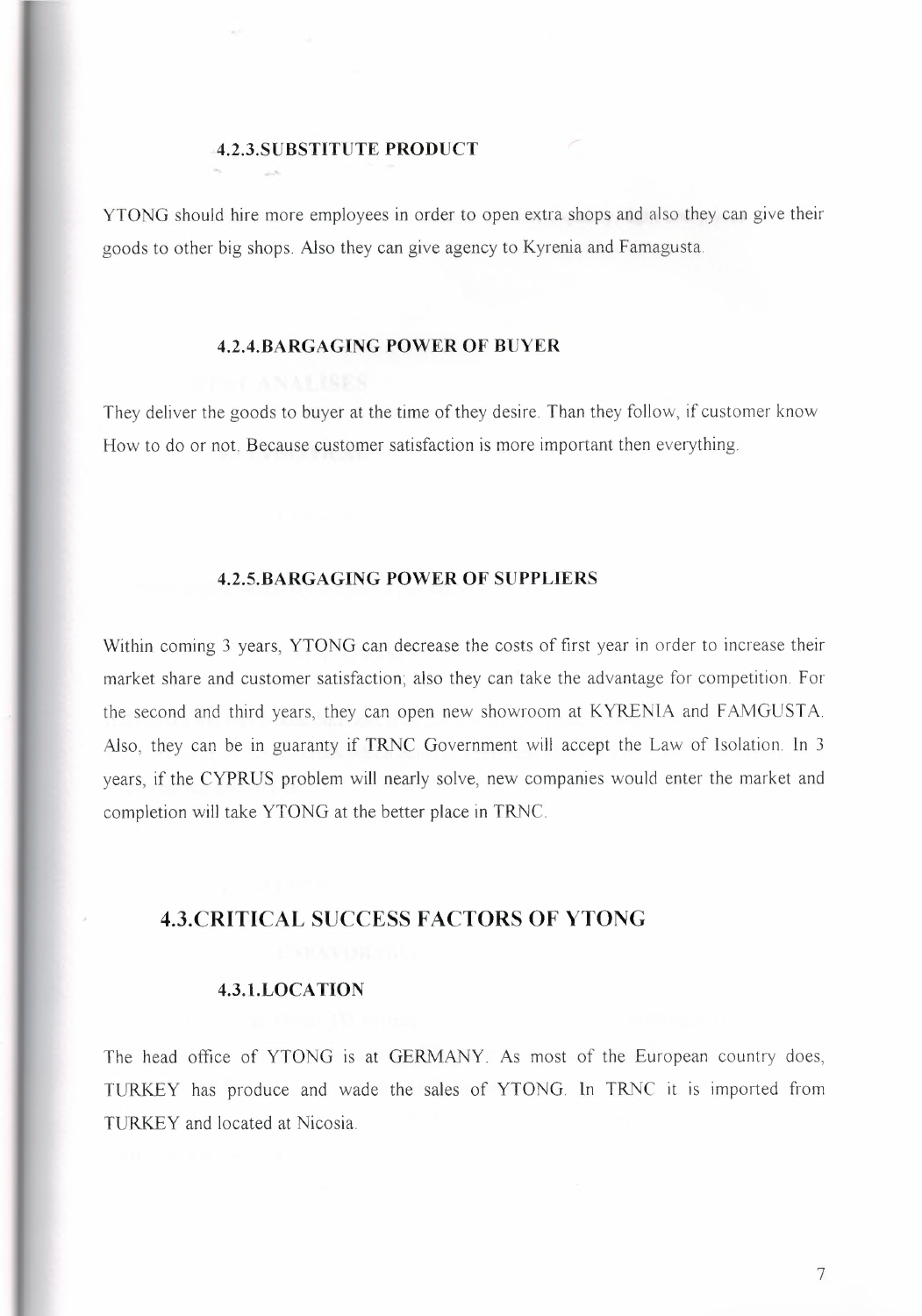

### **4.3.2.PRICE**

It is expensive material because of its specialties of safety, quality, light and priced on Dollar (\$).

### **4.4.PEST ANALISES**

#### **4.4.1.POLITICAL**

### **FAVORABLE:**

When we import the goods, we won't pay the custom tax.

### **UNFAVORABLE:**

If the taxes and fees would decrease, they can much more compete with brick. YTONG involves the materials which helps to keep heat and at TRNC there is no code of law to prevent the lose of heat

### **4.4.2.ECONOMIC**

#### **UNFAVORABLE:**

As the prices are at Dollar (\$) currency and now we are in the floating exchange market nowadays, the prices generally raises and because of decrease in purchasing power the sales goes down and become more difficult to sale the goods.

In our economy, day by day the value of TL decreases and this causes the decrease of welfare So people start to make short-term plans and buy low price goods.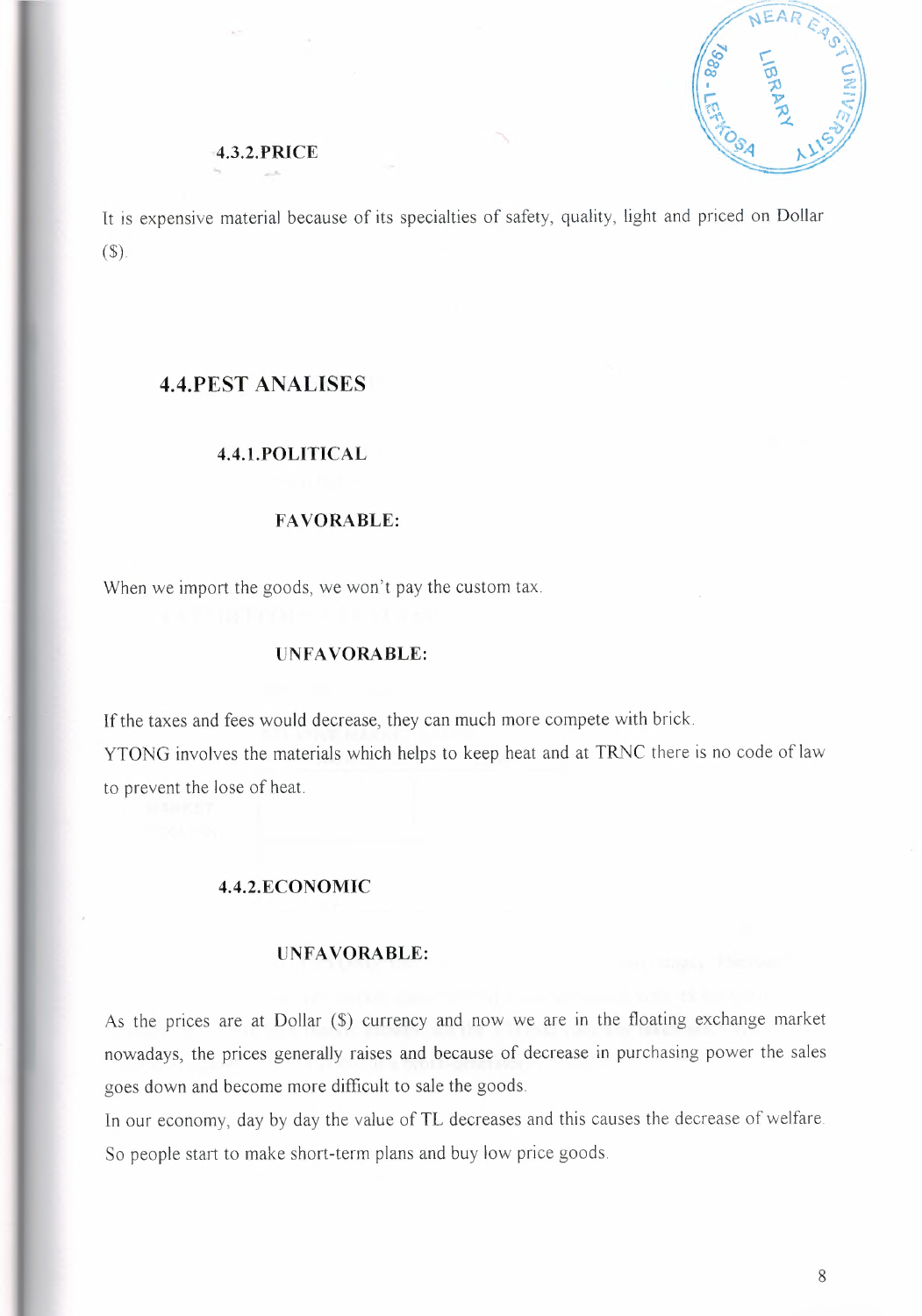### **4.4.3.SOCIAL**

The sales made to the Hotel contractions and the people who has good salaries.

### **4.4.4. TECHNOLOGICAL**

### **FAVORABLE:**

YTONG has several types as block type and panel type. The most important one is panel type. Because it is more easy and fast to build. It saves time.

### **4.5.PORTFOLIO ANALYSIS**

#### **SBU'S OF YTONG**

### **RELATIVE MARKET SHARE**

|                                | <b>HIGH</b>     | LOW         |  |
|--------------------------------|-----------------|-------------|--|
| <b>MARKET</b><br><b>GROWTH</b> | $\star$         | っ           |  |
| <b>RATE</b><br>(%)             | <b>CASH COW</b> | <b>DOGS</b> |  |

in the portfolio analysis of YTONG; they take place in the "Star" part (stage). The reason for this is; firstly they have high market shave (60 %) when compared with its competitors and secondly because of high market growth rate the YTONG company taken place in the "star" stage and became of thin, YTONG is a profit-generator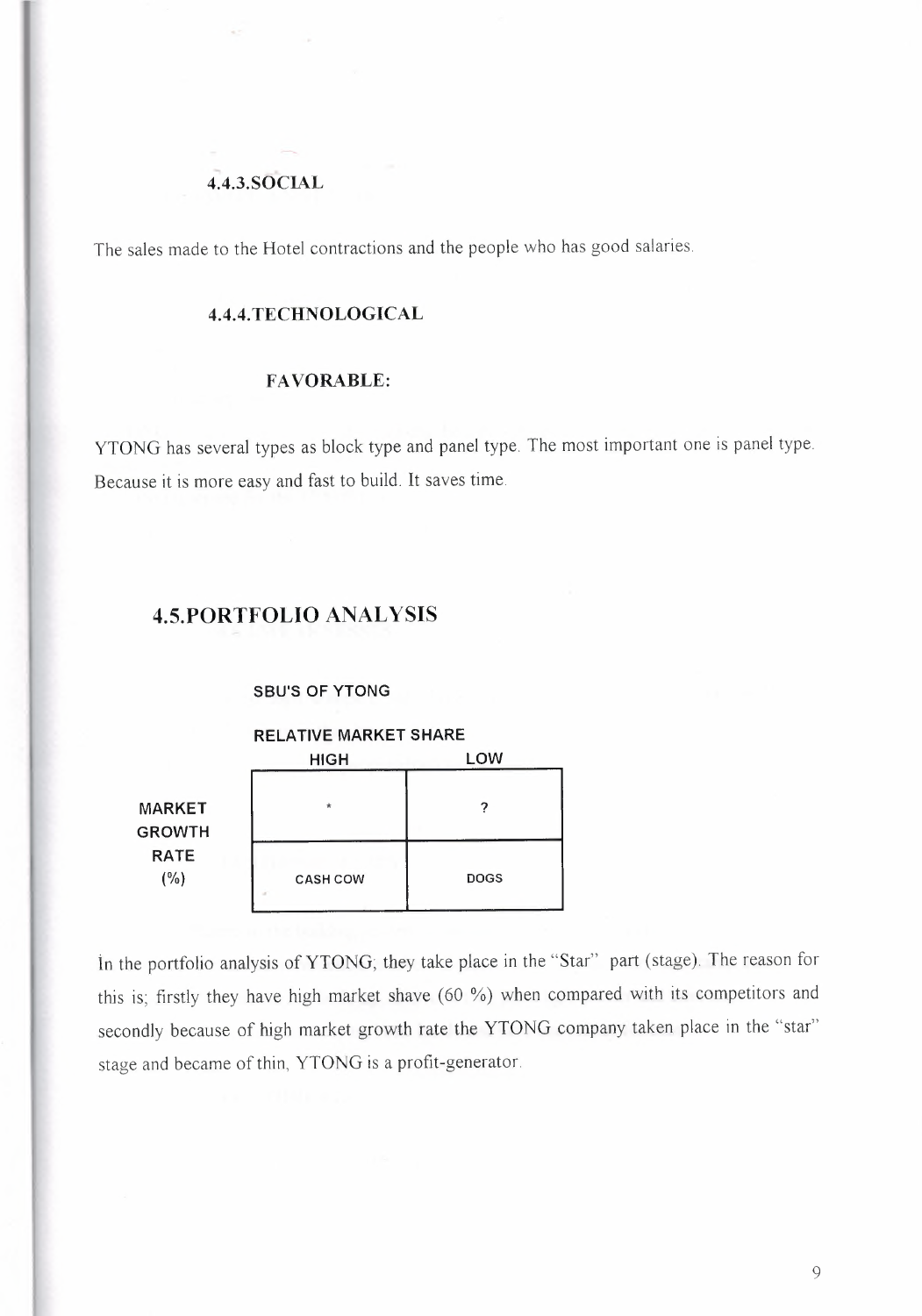# **4.6.SWOT ANALYSIS**

### **4.6.1.STRENGTH**

YTONG produced by natural materials İike water, cements, lime and kuvarsit

YTONG is safety and carries 30 or 60 Ton of cargo.

YTONG is light, because of this building becomes lighter so while earthquake it becomes more safety.

YTONG is strong for the 1200 C fire

With YTONG building becomes warmer at winter and cool bat summer.

### **4.6.2.WEAKNESSES**

The first cost is so high compare with brick When we compare with brick one by one YTONG is much expensive than brick

It is not well known goods. So people afraid to use.

#### **4.6.3.0PPORTUNITY**

YTONG is flighty so the building becomes more endure for earthquakes.

It exceeds the speed contraction market. Because as it flighty, they can carry easily then arrange in a row in order to build up, after that they put a light plaster and start to dye. Give comfort to houses by keeping heat. Inside and save our money for heat.

### **4.6.4. THREATS**

The companies of NUH and CIMENTAS decrease their prices in order to sell their goods, construction material.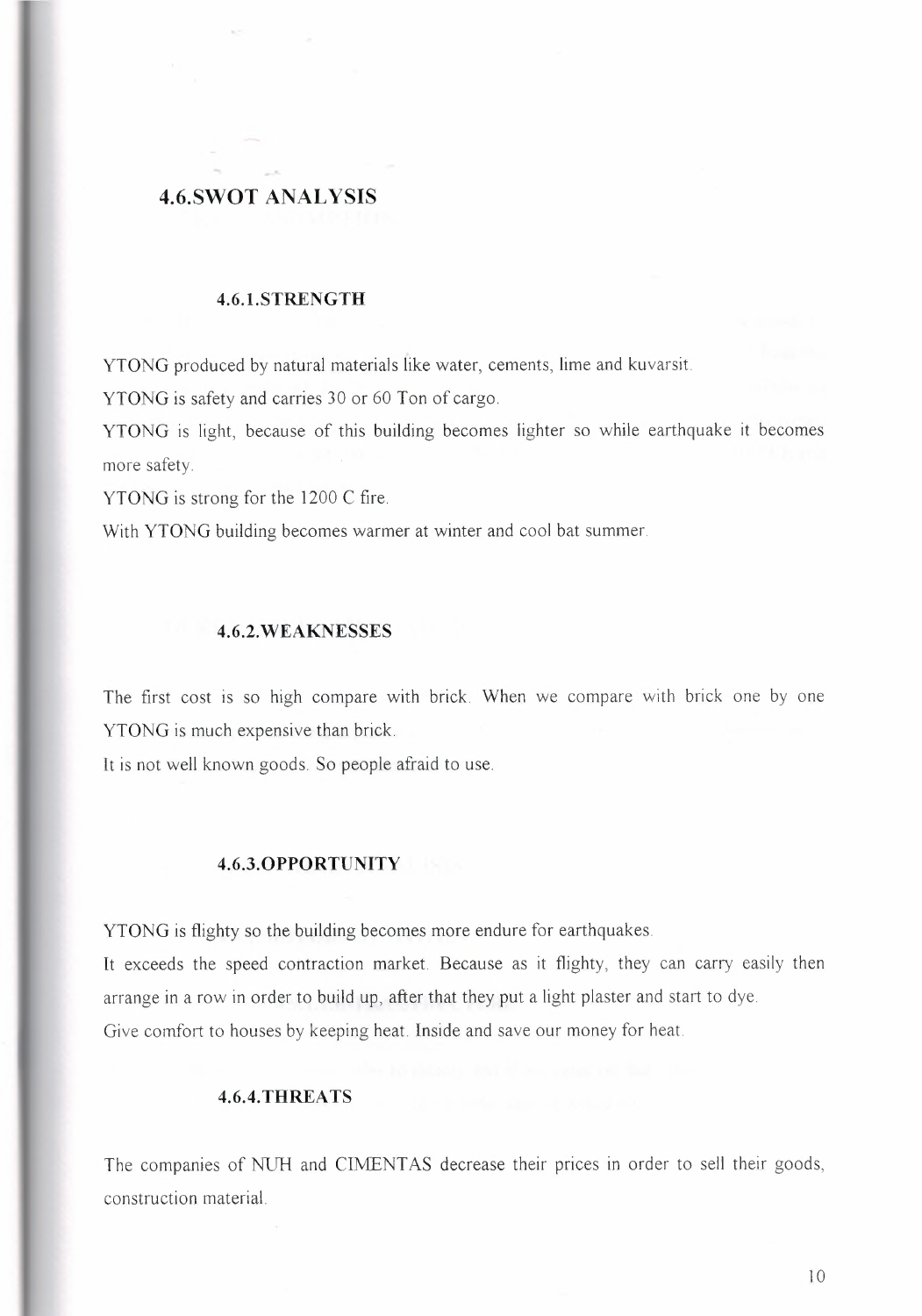### **4.7.KEY ASSUMPTION**

YTONG should promote their product at market and explain the specialty of the goods to each and every person at market. Other important point is TRNC is not acquainted from the world. And they could not distribute their goods to everywhere at Island. If there will be an agreement, between the sides, then YTONG could satisfy both sides orders and this would give company really big profit. We know that, GREEK side took YTONG from GREECE and it costs too much for price and time.

### **4.8.KEY ISSUES TO BE ADDRESS**

The main and important thing is promotion of our product and to bring it at well-known stage. Also they can arrange the Internet sales and become the first at Island.

### **4.9.VALUE CHAIN ANALISIS**

### **4.9.1.SUPPORT ACTIVITIES**

### **4.9.1.1.INFRA STRUCTURE**

We notify the expected annual sales to factory and if we agree on that, decrease the price of the goods. We would give high quantity of the order and we would give fix price at once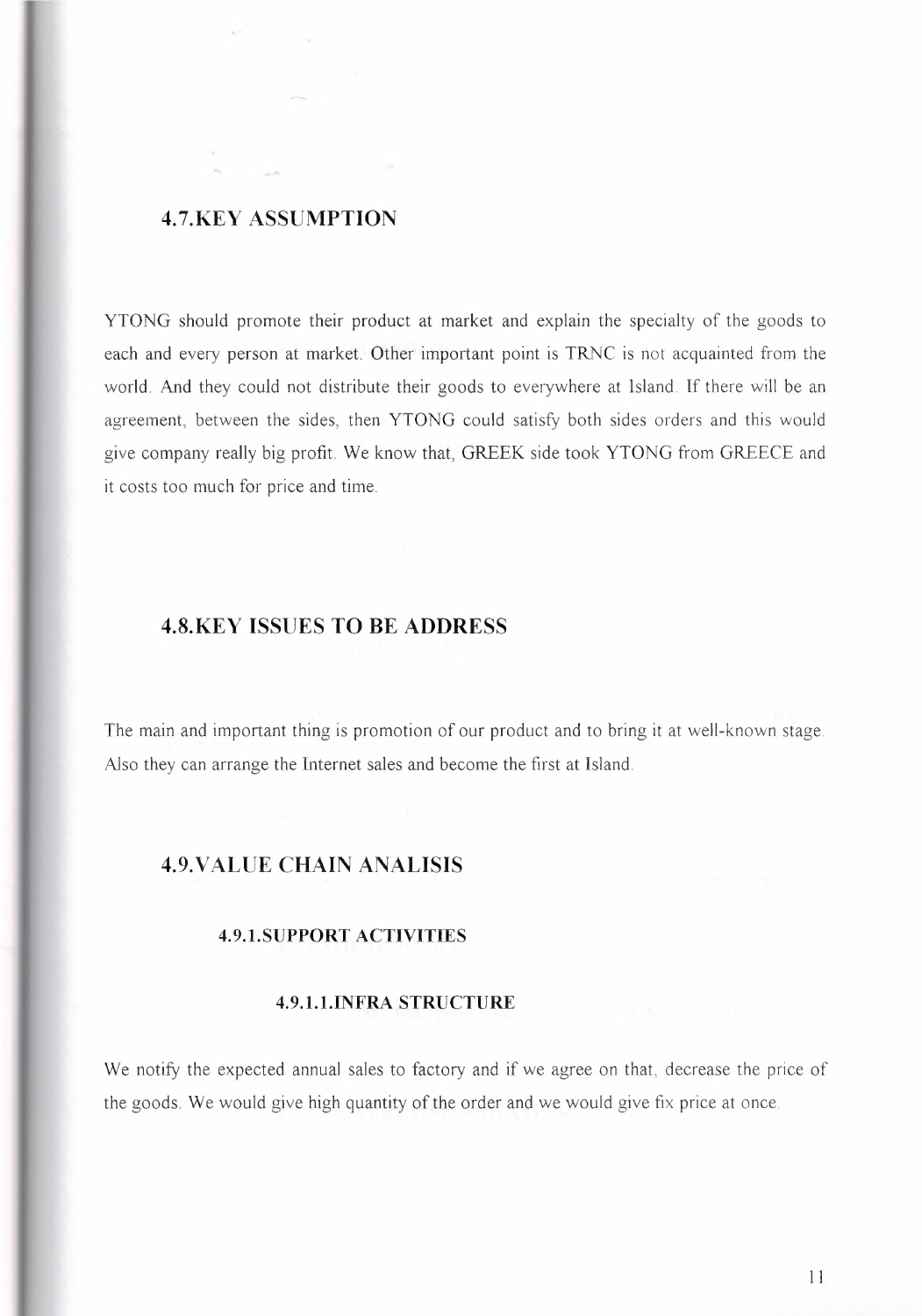### **4.9.1.2.HUMAN RESOURCES**

They do not have employee at contraction

### **4.9.1.3.TECHNOLOGY**

They could use the technological developments like the use of Internet. Consumers can give the orders from Internet and this can give fast service and saving from personnel

### **4.9.2.PRIMARY ACTIVITY**

#### **4.9.2.1.INBOUND LOGISTIC**

They are using all the materials inside from the country except YTONG stone. Company imports the YTONG stone from the Turkey.

### **4.9.2.2.0PERA TIONS**

The goods ordered and imported from the Turkey, distributed directly to the consumers/

#### **4.9.2.3.0UTBOUND LOGISTICS**

Advertisements made from SIM FM five times a day. YTONG's most important advertisements are consumer care and services.

### **4.9.2.4.MARKETING AND SALES**

They are making marketing activities by Cyprus agent Erdil and Sons Import and Export Company, and also showroom, which will open in January at Kyrenia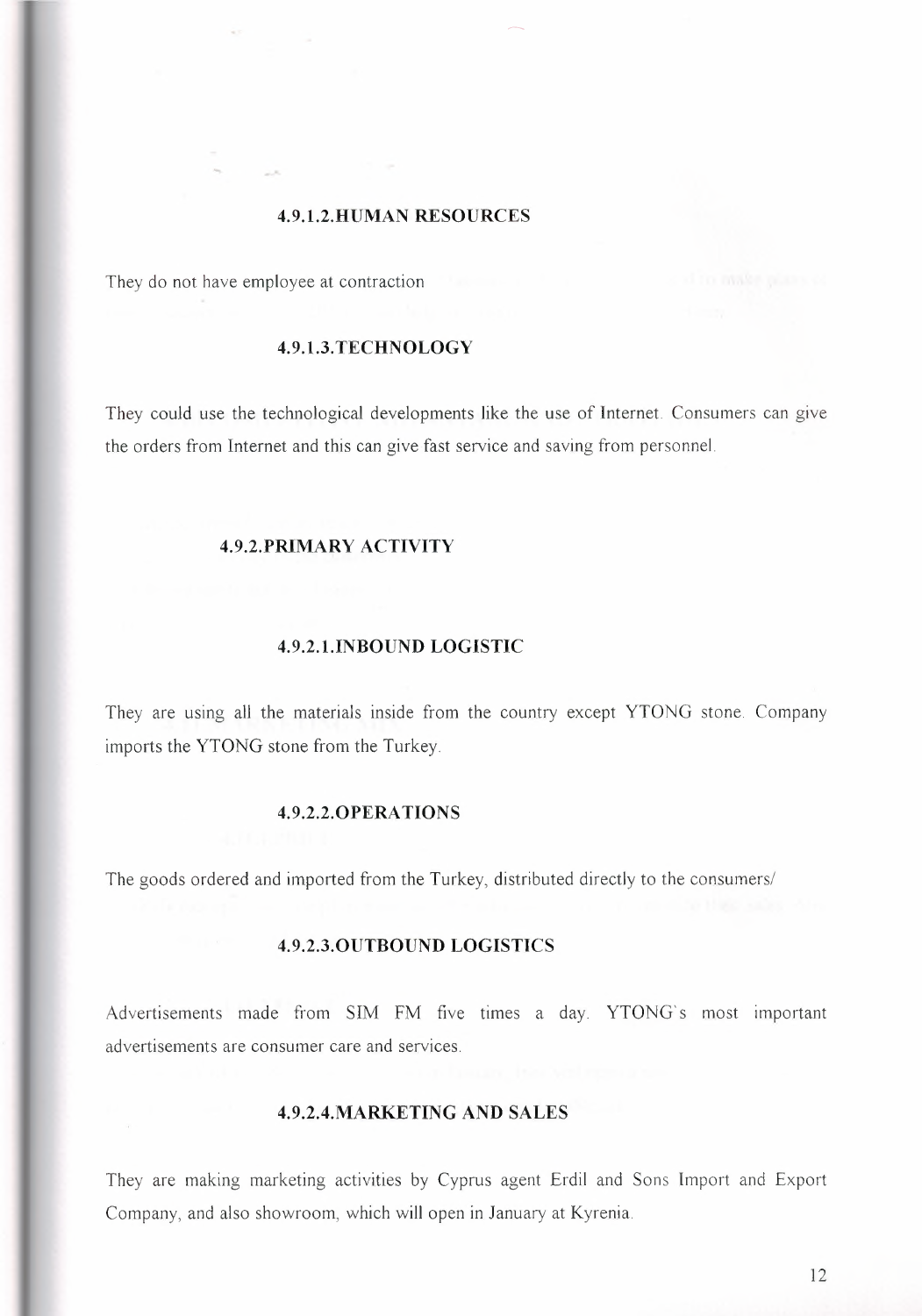#### **4.9.2.5.SERVICE**

YTONG's aim is to introduce a quality contraction goods to the market and to make plans of the investment projects at **TRNC.** Also help to bring projects into life in short-run.

# **4.10.COMPETITIVE ADVANTAGE AND STRATEGIES**

- Young presentable and dynamic managers
- Give perfect service to the customers
- To have a safety and good name at market
- To be honest as a company

# **4.11.MARKETING MIX**

### **4.11.1.PRICE**

YTONG can open new shops at Kyrenia and Famagusta in order to increase their sales. Also they can increase the advertisements and hire new sellers.

### **4.11.2.PLACE**

 $\bar{\tau}$ 

There is lack of sale points at Island. But in January, they will open a new showroom and they are trying to take office (inside the Nicosia) at more comfortable place.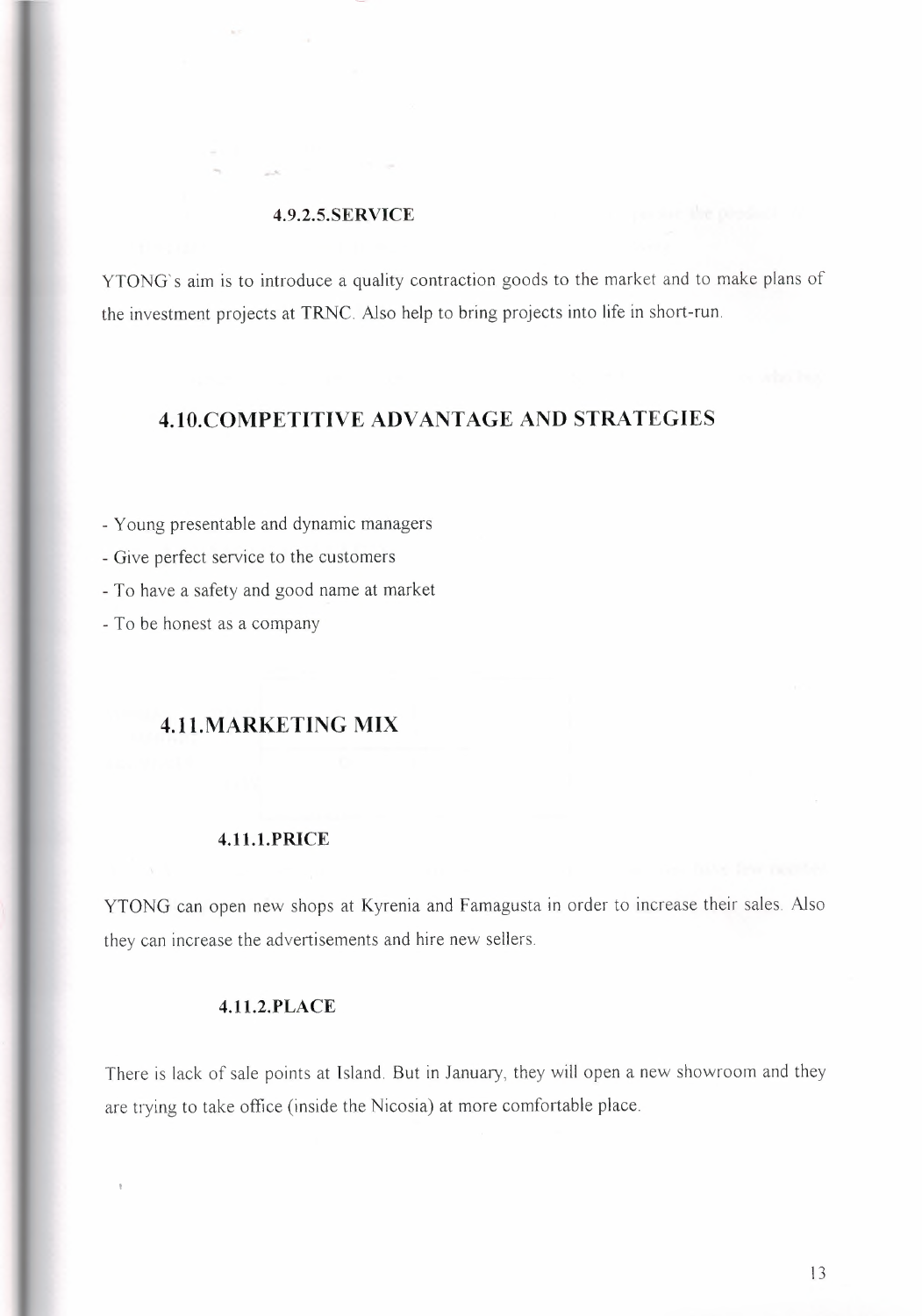### **4.11.3.PRODUCT**

An including

Customer satisfaction is most important thing for YTONG, so they pursue the product Also take the building from customer as skeleton and give them back after dying.

### **4.11.4.PROMOTION**

YTONG discounts to customers on amount of pruduct buy. Specially the consumers who buy hugh quantity of YTONG goods.

# **4.12.ANSOFF MATRIX**

|                            |             | <b>DIFFERENTIATION</b> | COST                         |
|----------------------------|-------------|------------------------|------------------------------|
| <b>NUMBER</b><br>OF MARKET | <b>MANY</b> |                        | 2                            |
| <b>SEGMENTS</b>            | <b>FEW</b>  |                        | the same company of the con- |

As the YTONG company, has differentiation from its competitors and they have few number of market segments. Because of these, YTONG takes place in the 3<sup>rd</sup> region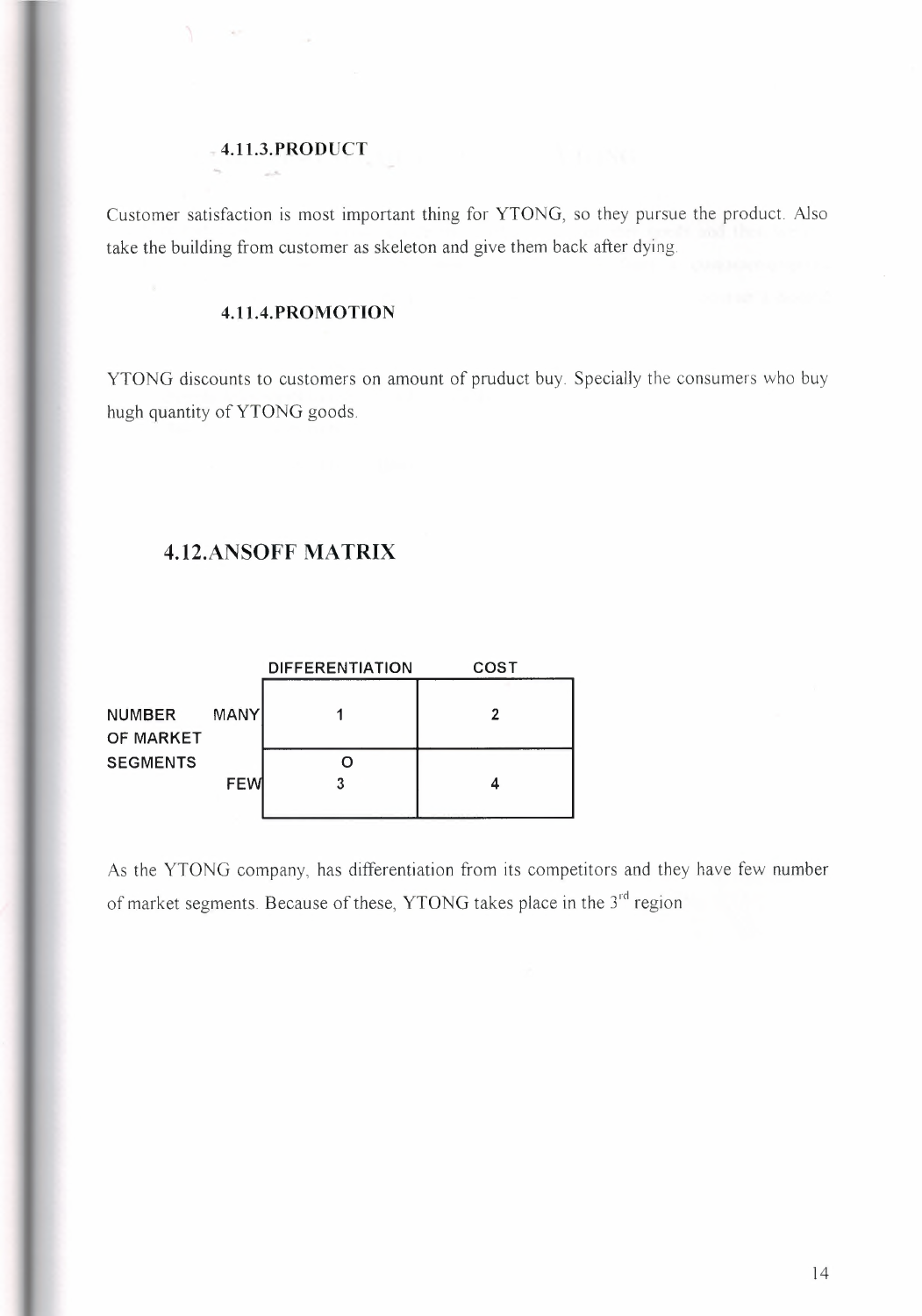# **4.13.MARKETING SEGMENTATION OF YTONG**

For YTONG Company we should divide the market into customer needs and then we can develop a marketing mix to satisfy those needs. Because from a customer-oriented perspective, the ideal method for segmenting a market is on the basis of customer's desired benefit:

- People who wants to **build** villa  $\frac{1}{2}$
- People who wants to build Hotel and Casino  $\omega$
- People who wants to build University  $\omega$
- People who wants to build Apartments  $\overline{\phantom{a}}$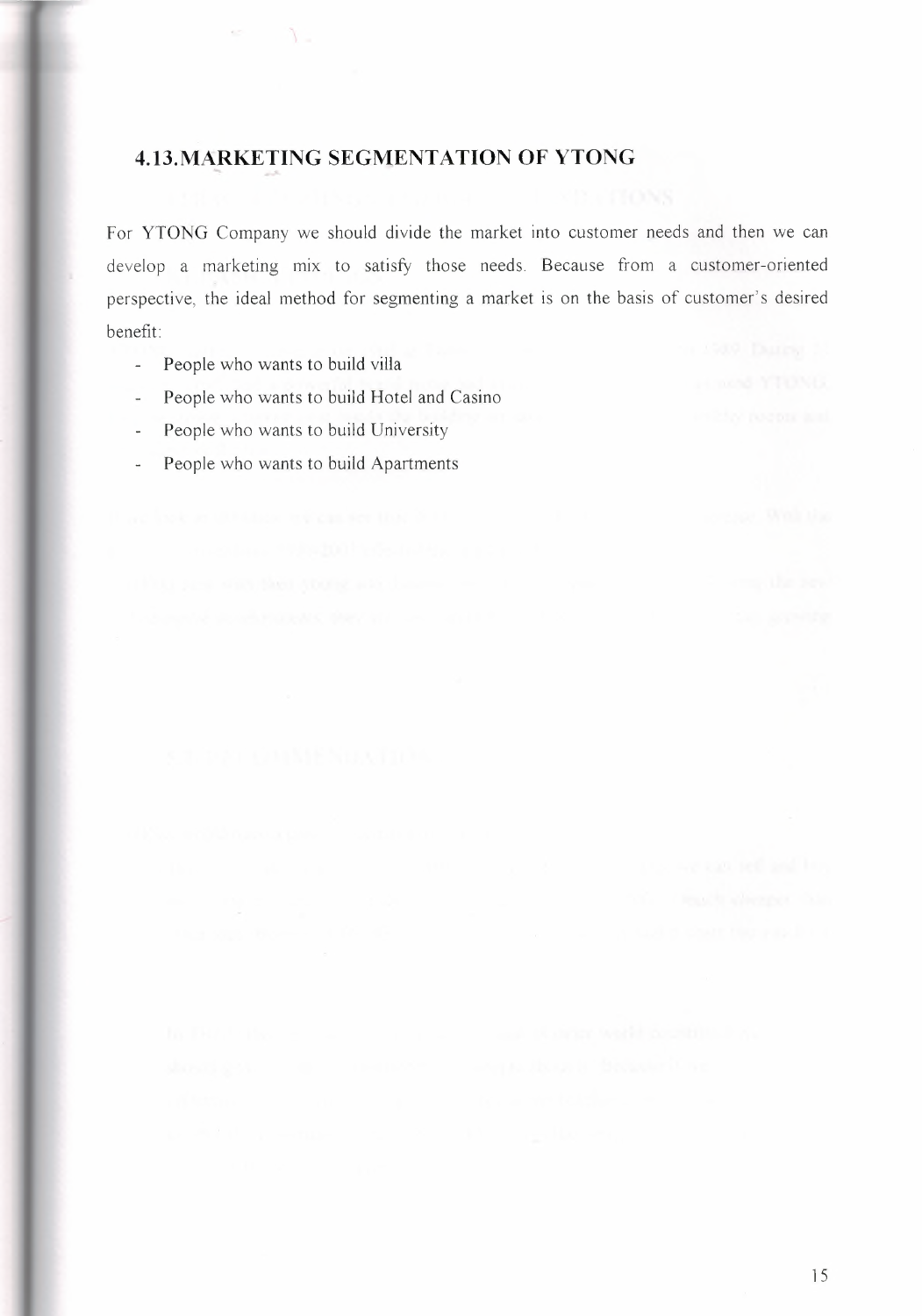# **V. BACIS FINDINGS AND RECOMMENDATIONS**

### **5.1.BASIC FINDINGS**

YTONG started to produce on 1963 at Turkey and imported to TRNC on 1989. During 13 years, YTONG had a powerful brand name and increase sales. The buildings used YTONG, became strong, keeping heat inside the building so save from the money, healthy rooms and minimum risk for fire

If we look at the sales, we can see that during 10 years 1989-1999 the sales increase. With the economic crises from 2000-2001 effected the sales and decreased the sales.

YTONG now with their young and dynamic managers and employees, and following the new technological developments, they are one step in front of competitors and day by day growing up.

# **5.2. RECOMMENDATIONS**

YTONG would have a growing demand for their product if;

- The Cyprus problem will ended with an agreement and said that we can sell and buy everything between both sides. If that happen, now YTONG is much cheaper than other side. Because YTONG comes south side from Greece and it costs too much for them
- In TRNC there should be a law of saving heat as other world countries have And we should give enough information to the people about it. Because if we would not give information, there will be the lost of energy at the buildings, and it costs too much for us. But the constructions build by YTONG saves the energy and in order to keep heat inside the building it will cost us much lower.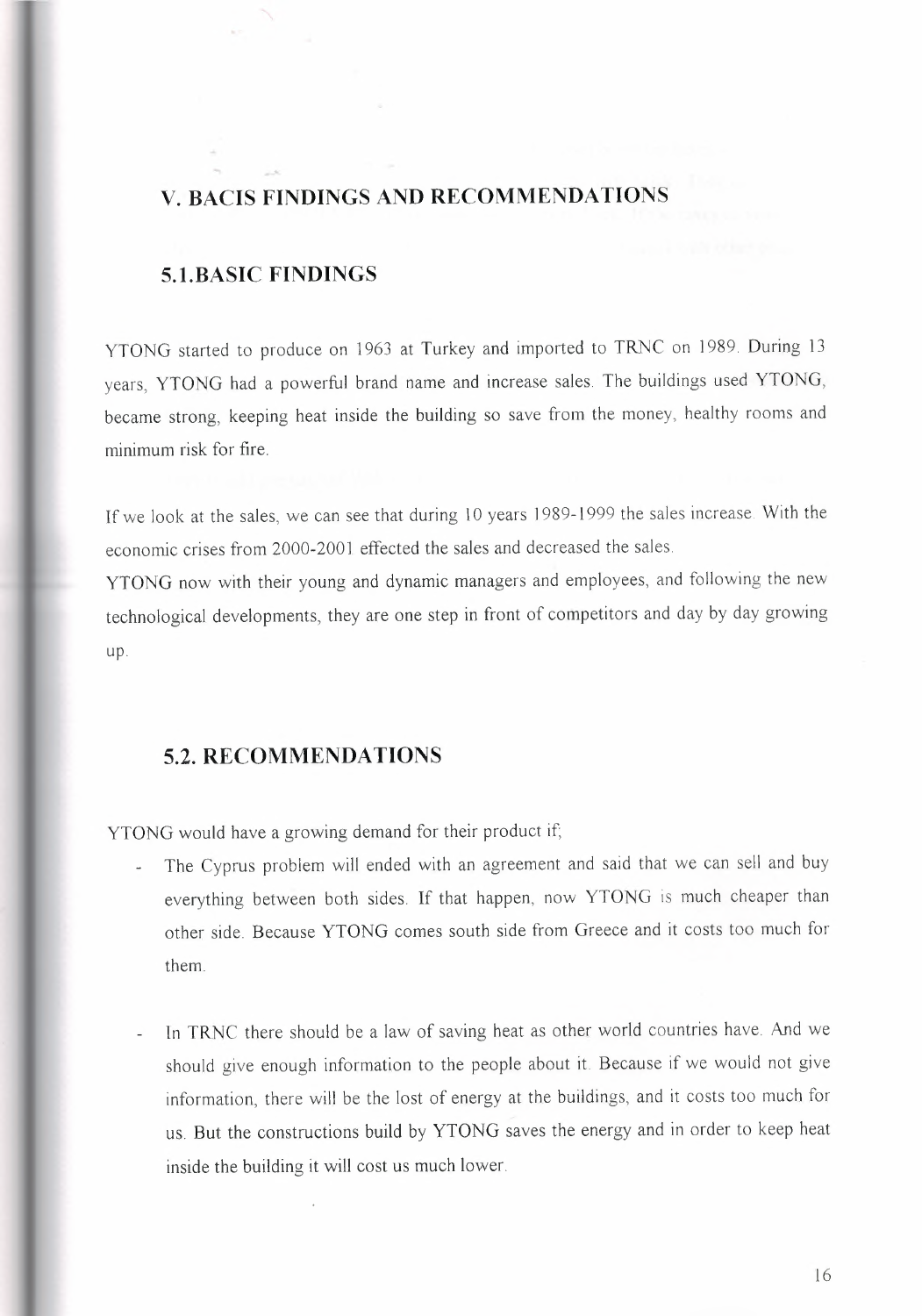- We know that custom tax is not taken from the YTONG but other taxes are taken. And  $\bar{\mathbb{Z}}$ because of those taxes, it would rival the competition with brick. They can compete with NUH and CIMENTAS Companies, but not with brick. If the taxes of marine and other taxes would decrease, YTONG will finance their investments with other places.
- They will increase the advertisements and promotion activities.  $\overline{a}$
- They would open a new shops and showrooms at other big cities as Kyrenia and  $\overline{a}$ Famagusta
- They would prepare the Web page for sales and take orders also from the Internet.  $\overline{a}$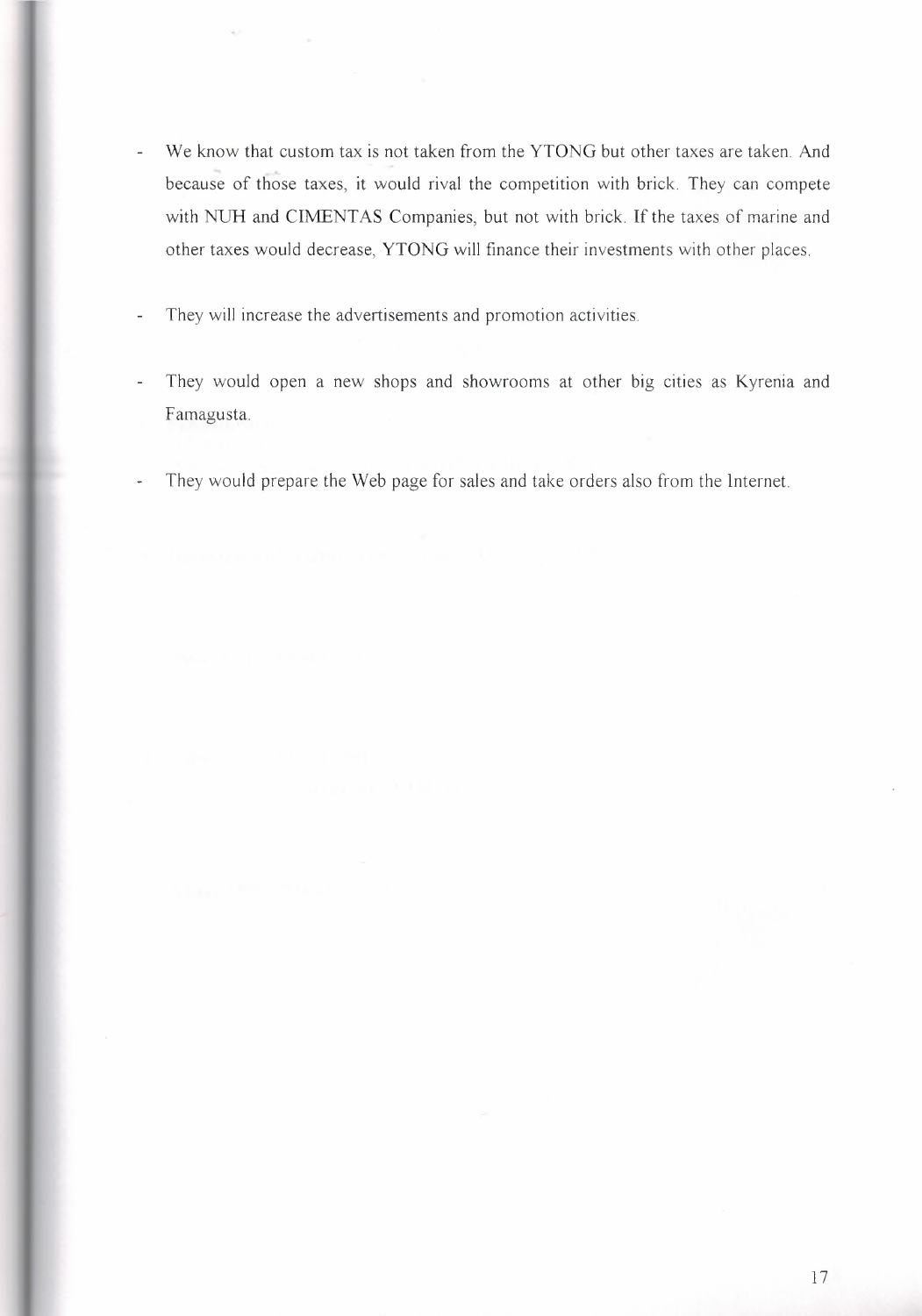# **REFERANCES**

- 1. Fundamentals of Marketing 10<sup>th</sup> Edition William J. Stanton, Micheal J. Etzel and Brus J. Walker
- 2. Interview with Tamer Nami, Özdil Nami and Erdil Nami

3. www.Erdilandsons.com

4. www. Erdilandsons.com

Referances - YTONG

5. Ytong 1989-2001 sales reports